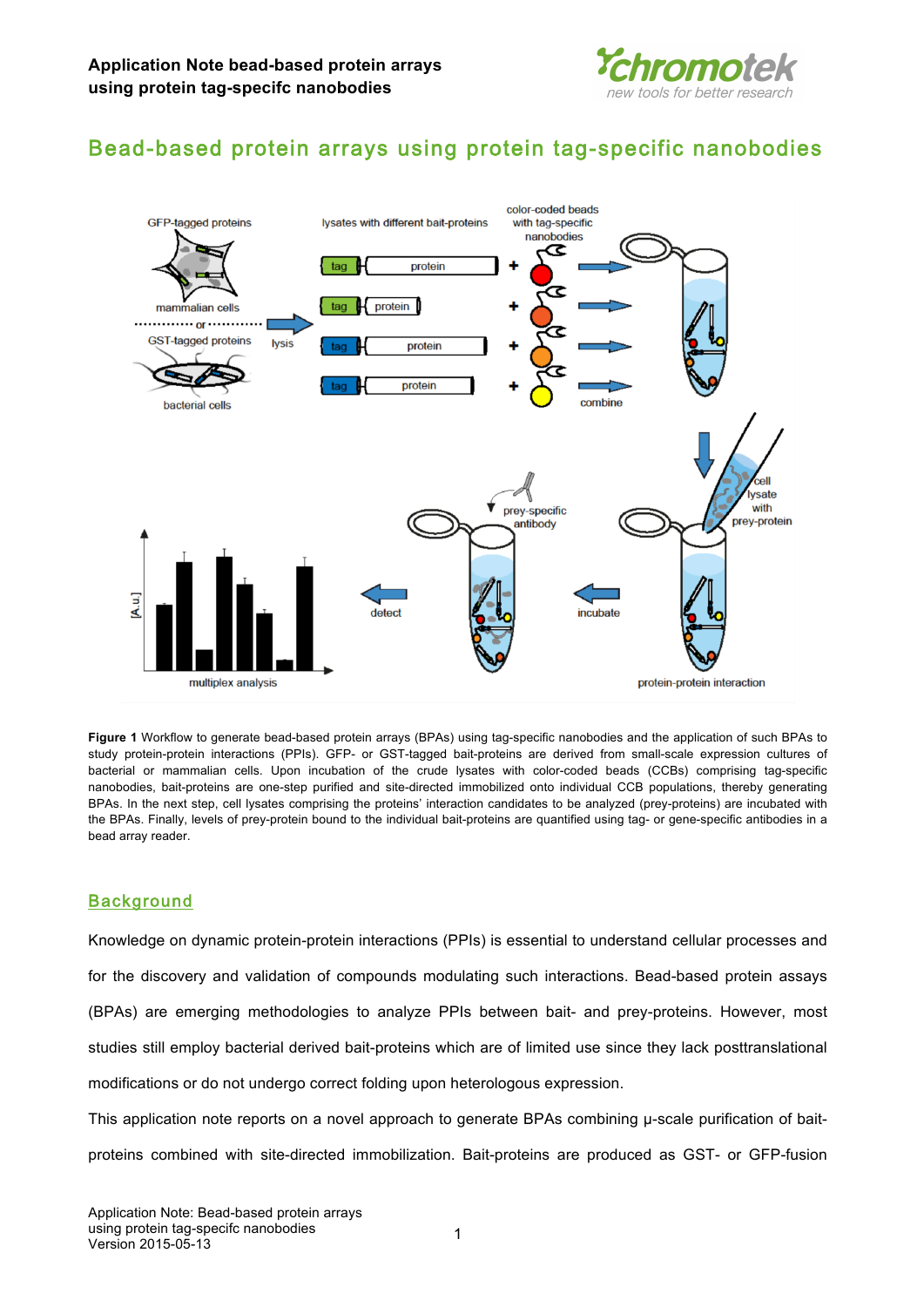

constructs in bacterial or mammalian cells and one-step purified and immobilized from crude lysates using ChromoTeks high affinity tag-specific nanobodies: *GFP-Trap*® or *GST-Trap* coupled to color-coded beads (CCBs). Finally, those bait-coupled beads are combined in a protein-array for miniaturized multiplexed GST- and GFP pulldown studies. Recently this technology was successfully applied to study dynamic changes of the interaction between the endogenous prey-protein β-catenin and a set of individual baitproteins following proteasomal inhibition or signaling pathway perturbation (Groll N., et al., 2015).

### Materials and Methods

### *Preparation of nanobody-coated color-coded beads*

Purified GST- and GFP-specific nanobodies (GST-Trap®, GFP-Trap®) were covalently coupled to different carboxylated fluorescent microspheres (color-coded bead, CCB, MagPlex®, Luminex) according to the manufacturer's protocol.

### *Generation of soluble protein fraction from bacterial cells expressing GST-tagged bait-proteins*

50 ml of ampicillin selection media, inoculated with *E.coli* BL21 culture expressing GST-tagged baitproteins, was induced with 1 mM isopropyl-D-1-thiogalactopyranoside (IPTG) and cultured overnight at 30°C to a final OD<sub>580</sub> of ~2. Bacteria were harvested by centrifugation (5 min, 5.000 x g, 4°C). Bacterial cell pellets were homogenized for 90 min at 4°C in 500 µl PBS containing 0.1 mg/ml lysozyme, 5 µg/ml DNaseI, 50 µg/ml PMSF and 1x protease inhibitor mix B (Serva) followed by sonication (10 x 10 sec pulses). After a centrifugation step (10 min at 18.000 x g, 4°C), the soluble protein fraction was transferred into a new cup and the protein concentration of each lysate was determined using Coomassie Plus according to the manufacturer's protocol (Thermo Fisher Scientific).

### *Generation of soluble protein fraction from mammalian cells expressing GFP-tagged bait-proteins*

 $1x10^6 - 1x10^7$  HEK293T cells, transiently transfected with vectors coding for GFP-tagged bait-proteins, were washed with PBS and harvested by centrifugation (3 min, 500 x g). Cell pellets were homogenized in 200 µl lysis buffer (10 mM Tris/Cl pH 7.5, 150 mM NaCl, 0.5% NP40, 1 µg DNasel, 2 mM MgCl2, 2 mM PMSF, 1x phosSTOP phosphatase inhibitor (Roche), 1x protease inhibitor mix M (Serva)) by repeated pipetting for 1 h on ice. The lysates were centrifuged at 10.000 x g for 30 min at 4°C and the soluble protein fraction was transferred into a fresh tube and protein concentration was determined by using BCA protein assay kit (Pierce) according to manufacturer's protocol.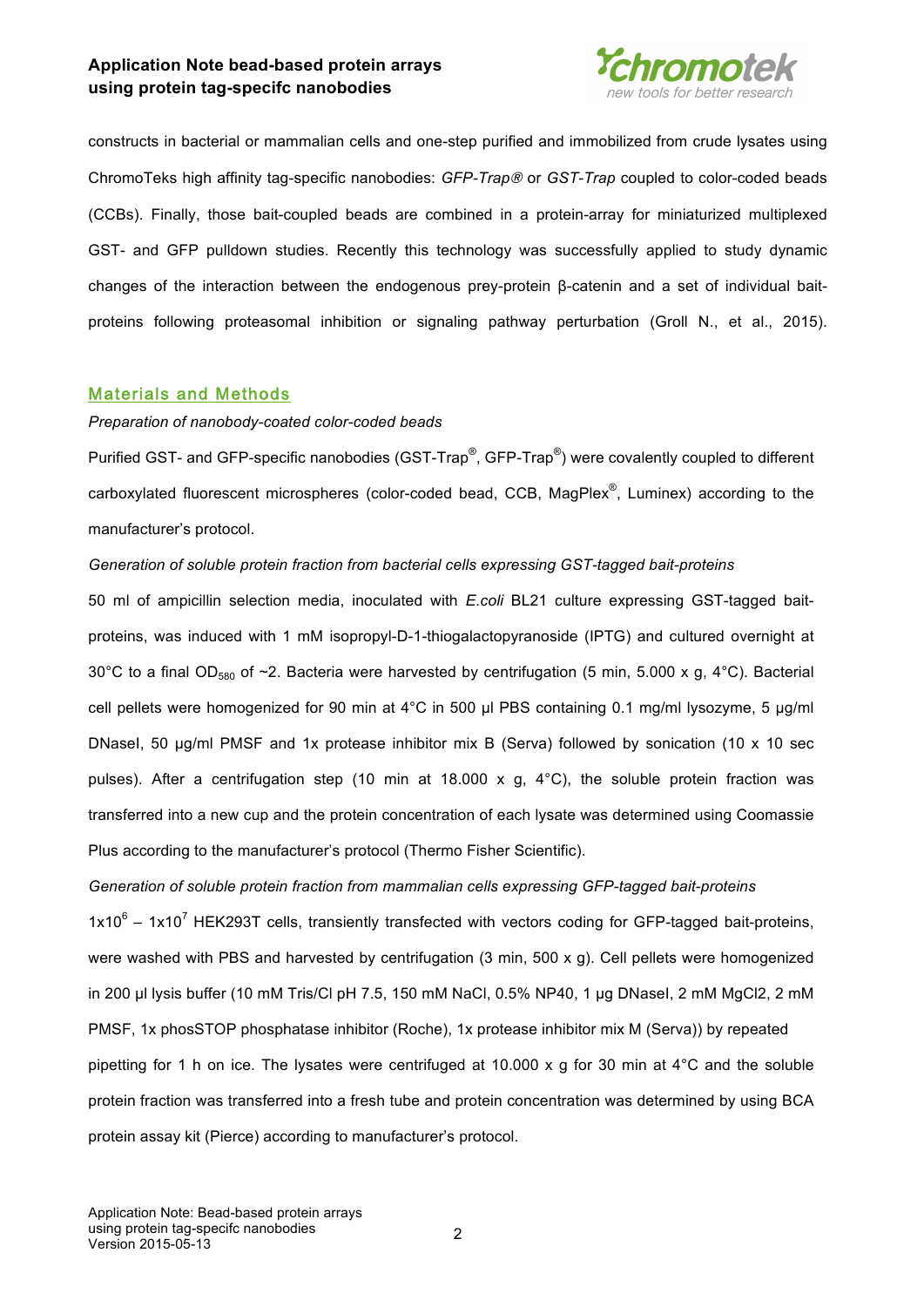

#### *Generation of bead-based protein arrays from crude protein extract*

To generate BPAs 100 µl crude soluble protein extracts (1 mg/ml) comprising the corresponding taglabeled bait-proteins were incubated at room temperature in a reaction tube with nanobody-coated CCBs for 2 h in an orbital shaker (Thermomixer, Eppendorf AG) at 750 rpm. Subsequently, beads were washed five times with 500 µl washing-buffer (PBS, 0.1% w/v Tween20). Finally, single bead types were resuspended in assay-buffer (Roche Blocking Reagent for ELISA (Roche Applied Science), 0.1% w/v Tween20) and combined to a BPA comprising a final concentration of  $~10.000$  beads/ $~\mu$ l per bead population. Beads were counted using a bead array reader (Flexmap3D reader, Luminex).

#### *Compound treatment of mammalian cells*

For compound treatment, HEK293T cells were grown to a confluency of ~80% and incubated for 12 h with 10  $\mu$ M MG132, 10  $\mu$ M Chir99021 or DMSO and H<sub>2</sub>O as controls. After treatment cells were harvested in 1 ml ice cold PBS, centrifugated (3 min, 500 x g, 4 °C) and washed twice in 1 ml ice cold PBS. Cell pellets were incubated in 1 ml lysis buffer (150 mM NaCl, 50 mM Tris/Cl, pH 7.4, 1% w/v Triton X-100, Phosphatase Inhibitor Cocktail II (Sigma Aldrich), Phosphatase Inhibitor Cocktail III (Sigma Aldrich), Complete Protease Inhibitor Cocktail (Roche Applied Science), 2,5 units/ml Benzonase® Nuclease (Novagen)) for 30 min at 4°C while gently mixing and tapping several times. Lysate was centrifuged at 10.000 x g for 30 min at 4°C. The supernatant was transferred into a fresh tube and protein concentration of the soluble protein fraction was determined by BCA protein assay kit (Pierce) according to manufacturer's protocol

#### *Measuring protein-protein interactions using bead-based protein arrays*

BPAs comprising the bait-proteins ICAT, ECT and TCF4 were used to study binding of endogenous βcatenin. Therefore 20 µg of soluble protein extracts derived from treated or non-treated HEK293T cells (as described above) were incubated with BPAs (2000 beads/ population /well) overnight at 4°C in an orbital shaker (Thermomixer, Eppendorf AG) at 750 rpm. BPAs were subjected to automated processing as described (Poetz O, et al., 2010). For detection of bound β-catenin the BPAs were incubated with an anti-β-catenin antibody (1 µg/ml, BD Biosciences) followed by incubation with an anti-mouse IgG phycoerythrin-conjugated antibody solution (2.5 µg/ml, Jackson Immunoresearch). Mean fluorescence intensities of at least 100 beads per assay were recorded for each sample using a bead array reader (Flexmap3D reader, Luminex). Intra- and inter-assay variations were calculated based on three technical replicates performed on the same day or on three different days.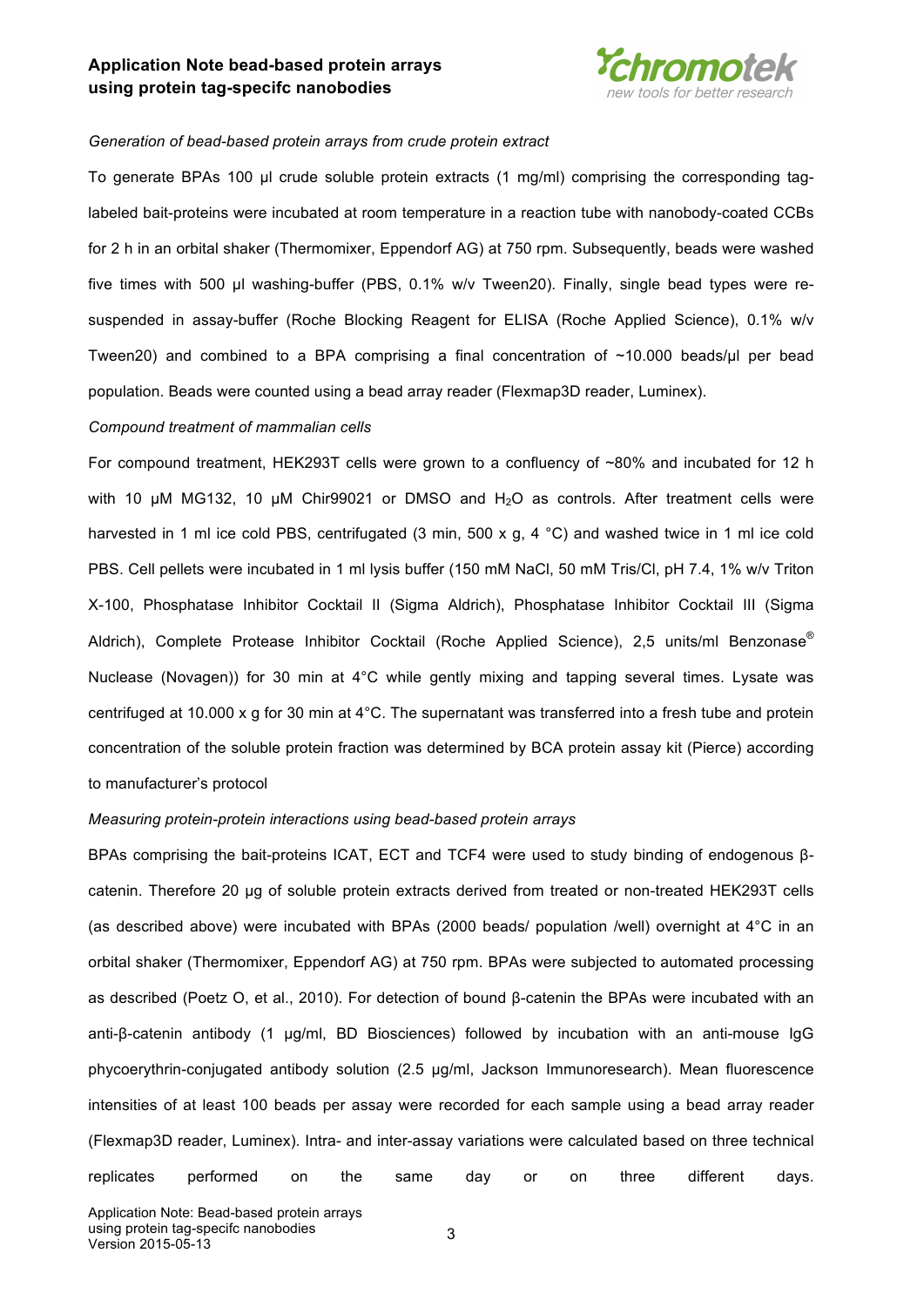

### **Results**

*Immobilization of GST- and GFP-tagged bait-proteins on beads from crude bacterial or cell lysates to generate a bead-based protein array (BPA)*

The outlined approach was tested in a proof-of-principle study analyzing the interaction of endogenous βcatenin and a set of individual bait-proteins following proteasomal inhibition or signaling pathway perturbation. To generate bead-based protein arrays (BPAs) presenting individual bait-proteins a two-step protocol was established. First GST- or GFP-specific nanobodies were covalently coupled to color-coded beads (CCBs). Subsequently, these CCBs were incubated with the soluble fraction of crude bacterial or cellular lysates comprising the β-catenin specific bait-proteins ICAT, ECT and TCF4 either as GST- or GFP-fusion constructs and the corresponding bait-proteins were site-directed immobilized on the nanobody-coated CCBs. Saturation of the CCBs was detected at total protein concentrations of 50 µg/ml. Accordingly, 100 µl crude soluble protein extract at 1 mg/ml was chosen to couple  $\sim$ 200,000 beads as standard conditions for the BPA generation. Notably no protein transfer between the different CCB populations was detected suggesting that there is no exchange of the bait-proteins in between the distinct bead populations during a reasonable time period.

#### *Protein-protein interaction assay*

In order to determine and compare the functionality of the immobilized bait-proteins, we applied the BPAs a targeted multiplex analysis to detect dynamic changes of bound β-catenin upon compound treatment. β-catenin is the key effector molecule of the canonical Wnt-pathway. The cellular concentration of βcatenin is tightly controlled by a cytoplasmic destruction complex (Liu C, et al., 2002). Upon extrinsic activation of the Wnt receptors the destruction complex is functionally inactivated (Huang H, et al., 2008) which leads to the accumulation of hypo-phosphorylated β-catenin in the cytoplasm, followed by its translocation into the nucleus where it interacts with members of the Lymphoid enhancer factor/T-cell factor (LEF/TCF) family to activate transcription of Wnt-responsive genes (Moismann C., et al., 2009). Beside its role as transcription factor, β-catenin acts as an adaptor molecule between the cell membrane and the cytoskeleton by forming protein complexes with the cell adhesion protein family of the cadherins, α-catenin and actin.

In our study we modulated the activity of the canonical Wnt-pathway by targeting the stability of β-catenin. Hence we blocked the proteasomal degradation of β-catenin using the small peptide aldehyde MG132. Additionally we used the GSK3β-specific inhibitor CHIR-99021 (CHIR) to interrupt the phosphorylation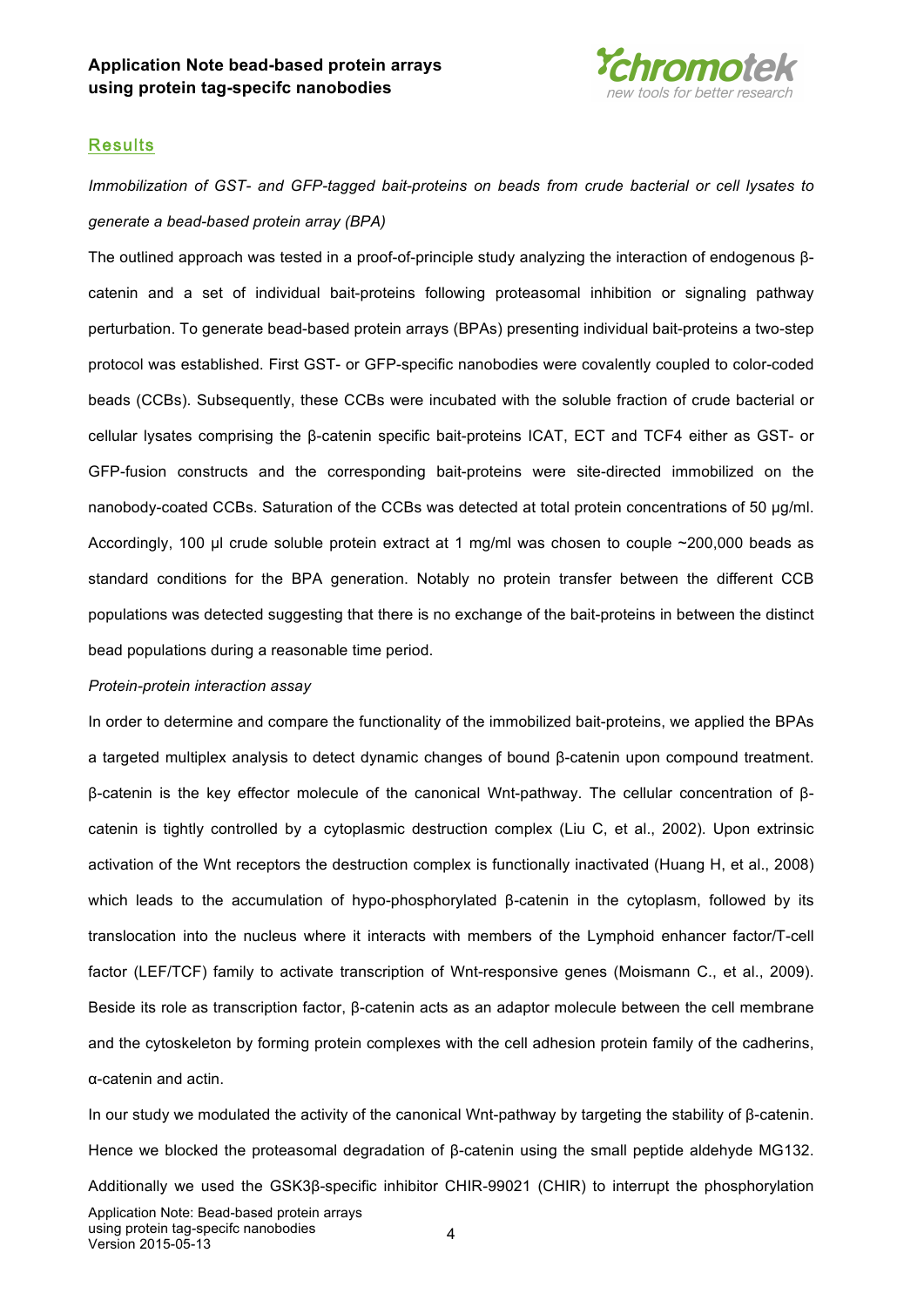

and consequently the ubiquitination of β-catenin thereby mimicking a Wnt-pathway state-on (Bennett CN, et al., 2002). As outlined above we used the BPAs to monitor dynamic changes in binding properties of endogenous β-catenin to the selected bait-proteins upon compound treatment. Thus, the BPAs were incubated using 20 µg protein extract derived from treated or non-treated HEK293T cultures. Treatment with both compounds, MG132 and CHIR, resulted in strong, measurable interactions of endogenous βcatenin with all three bait-proteins: ICAT, ECT and TCF4 (**Fig.2**). Whereas the effect of the two inhibitors was quite similar, the absolute amount of β-catenin captured by the three different bait-proteins show significant differences (**Fig. 2**).



**Figure 2** Multiplex analysis of β-catenin binding profiles to different bait-proteins upon GSK3β or proteasome inhibition. BPAs comprising the GFP- or GST labeled bait-proteins ICAT **(A & D)**, ECT (B & E) and TCF4 **(C & F)** were incubated with soluble protein fractions derived from HEK293T cells. To modulate the levels of endogenous β-catenin, HEK293T cells were either left untreated (blank), or incubated with 10 µM MG132 (proteasome inhibitor), or DMSO as a control **(A, B and C)** or treated with 10 µM CHIR (GSK3β-inhibitor) and H2O as a control **(D, E, and F)**. Bound levels of β-catenin were detected using a monoclonal anti-β-catenin antibody. Shown are mean fluorescence intensities (MFI) and standard deviations of three independent biological experiments. Statistical significance was evaluated with the students t-test (\*p≤0.05; \*\*p≤0.01;\*\*\*p≤0.001).

The increase in cellular β-catenin levels could be demonstrated most clearly when ICAT served as the bait-protein, and to a lesser extent when ECT and TCF4 were used. Notably, the use of the taggedproteins derived from the two different expression systems resulted in significantly different levels of bound endogenous β-catenin. In case of the bait-protein ECT and TCF4, the GFP-versions were capable